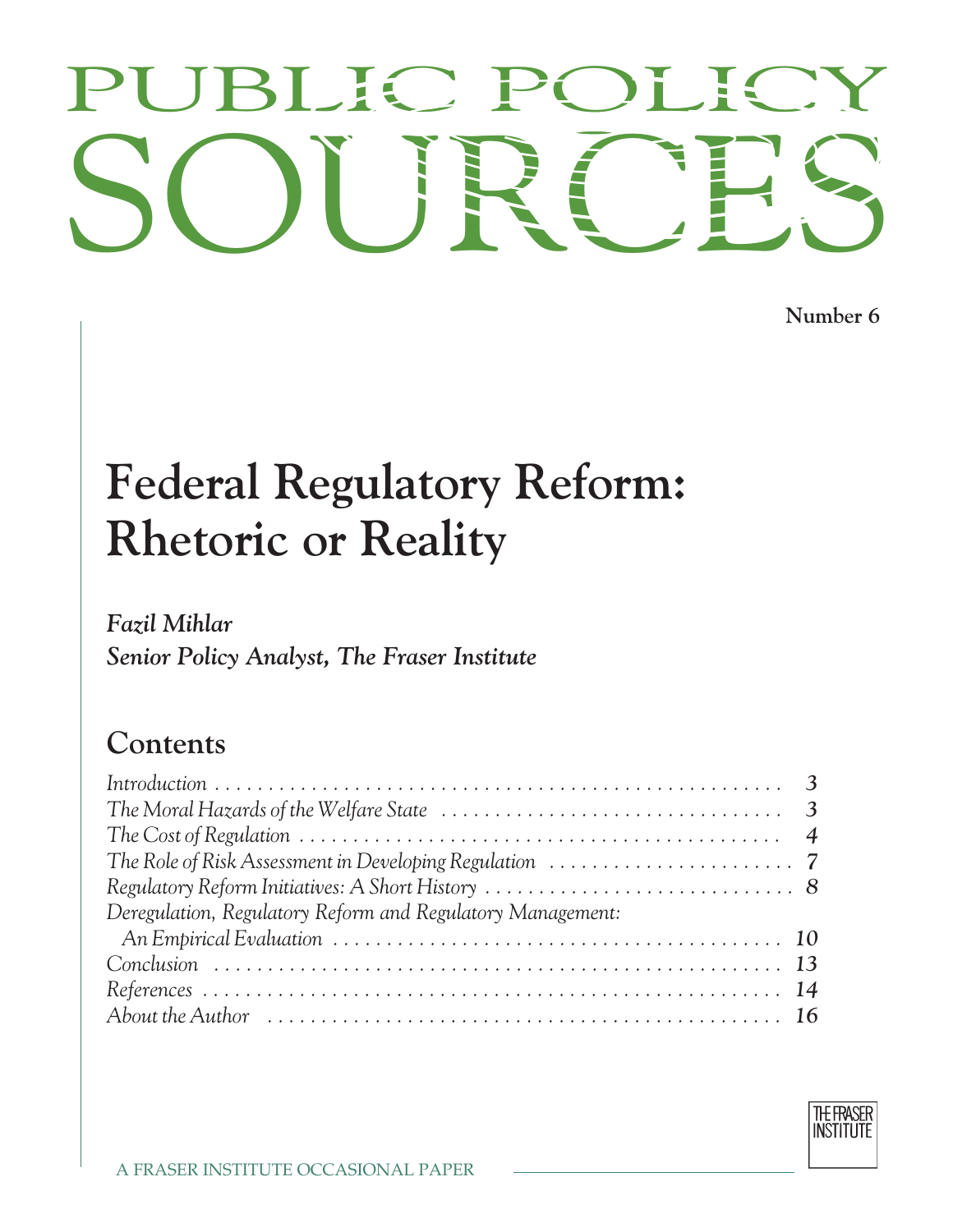**Public Policy Sources** is published periodically throughout the year by The Fraser Institute, Vancouver, B.C., Canada.

The Fraser Institute is an independent Canadian economic and social research and educational organization. It has as its objective the redirection of public attention to the role of competitive markets in providing for the well-being of Canadians. Where markets work, the Institute's interest lies in trying to discover prospects for improvement. Where markets do not work, its interest lies in finding the reasons. Where competitive markets have been replaced by government control, the interest of the Institute lies in documenting objectively the nature of the improvement or deterioration resulting from government intervention. The work of the Institute is assisted by an Editorial Advisory Board of internationally renowned economists. The Fraser Institute is a national, federally chartered non-profit organization financed by the sale of its publications and the tax-deductible contributions of its supporters; it receives no government funding.

For information about Fraser Institute membership, please call the Development Department in Vancouver at (604) 688-0221, or from Toronto: (416) 363-6575, or from Calgary: (403) 216-7175.

Editor & Designer: *Kristin McCahon*

For media information, please contact Suzanne Walters, Director of Communications, (604) 688-0221, ext. 582 or e-mail *suzannew@fraserinstitute.ca*.

To order additional copies, write or call The Fraser Institute, 4th Floor, 1770 Burrard Street, Vancouver, B.C., V6J 3G7 *Toll-free order line:* 1-800-665-3558; *Telephone:* (604) 688-0221, ext. 580; *Fax*: (604) 688-8539

Visit our Web site at *http://www.fraserinstitute.ca*

Copyright *<sup>8</sup>* 1997 The Fraser Institute. All rights reserved. No part of this monograph may be reproduced in any manner whatsoever without written permission except in the case of brief quotations embodied in critical articles and reviews.

The author of this study has worked independently and opinions expressed by him are, therefore, his own, and do not necessarily reflect the opinions of the members or trustees of The Fraser Institute.

Printed and bound in Canada. ISSN 1206-6257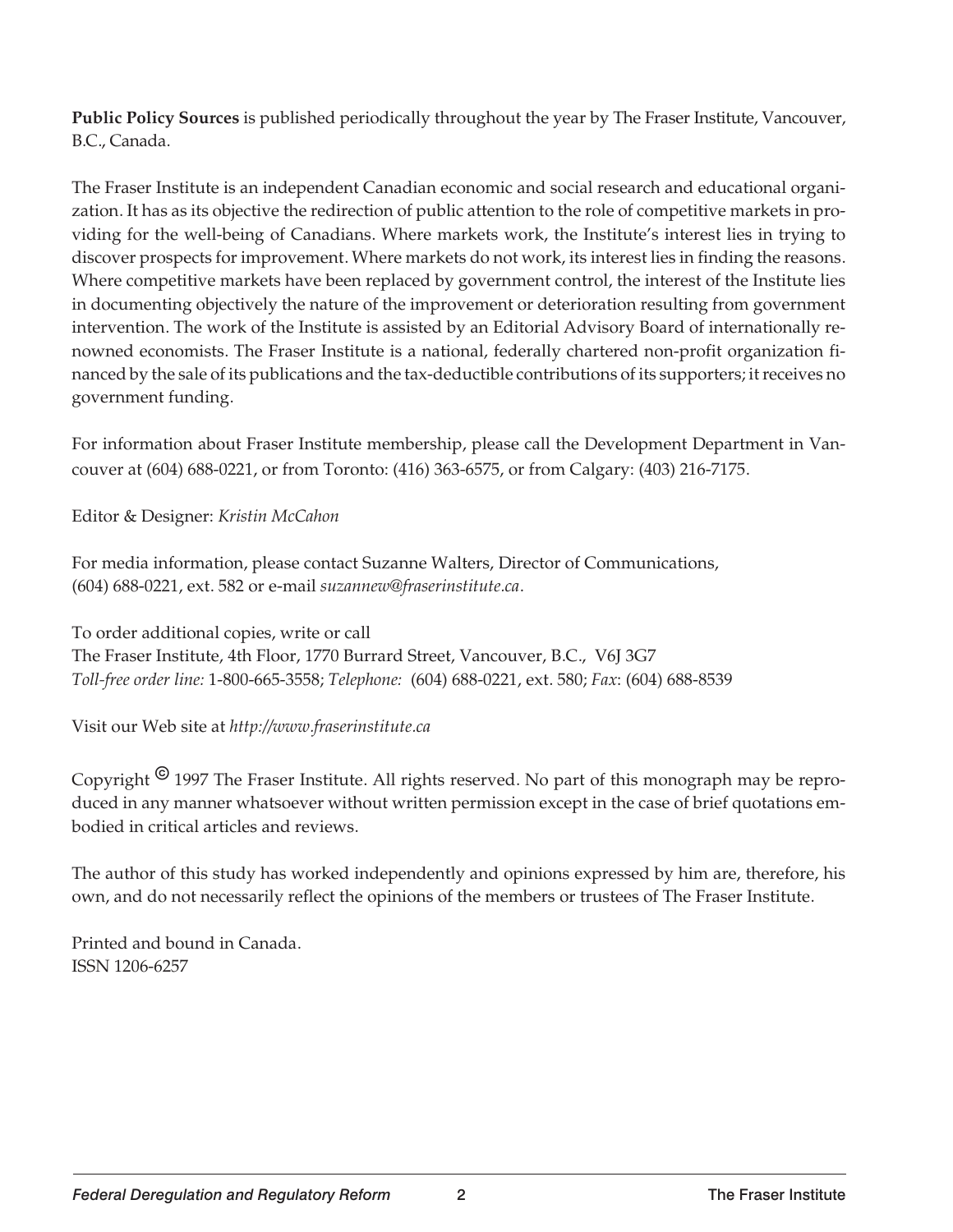#### **Introduction1**

The Canadian government, like governments<br>all over the world, is being forced by large<br>budget deficits and public debt to be more fiscally all over the world, is being forced by large budget deficits and public debt to be more fiscally responsible. This might lead one to believe that politicians have very little room to manoeuvre when they make decisions about spending. This is not true. Governments have two ways to spend: they can extract money through taxation and spend it directly, or they can order individuals and firms to spend their own resources in order to achieve the government's goals. This latter route is called regulation and it is one of the biggest impediments to Canada's economic competitiveness.

The 1970s witnessed increasing concern over the growth and extent of regulation in most of the OECD countries. Along with technological change, which affected the structure of industries and raised questions about the necessity of continued regulation, there was also a growing awareness that one of the costs of regulation was the decreased competitiveness of domestic industries. Concern about this cost grew in the 1980s, causing governments to examine regulations more closely with a view to making them more efficient and effective.

In Canada, growing concern over the adverse effects of regulation on the economy led to a number of studies. These include studies done by Parliamentary committees, the Economic Council of Canada, the Ontario Economic Council, the Law Reform Commission of Canada, and the Federal Task Force on Program Review. These studies expose the short-comings of the regulatory process and offered numerous recommendations for change.

Over the last 20 years, successive federal governments have reacted by implementing various initiatives, including deregulation (reducing the number of regulations), regulatory reform (improving the quality of regulations), and regulatory management (prioritizing regulations and looking for alternatives to command and control measures). In practice, however, the rhetoric of regulatory change initiatives has largely not been matched by action.

This paper begins by examining the unintended consequences of welfare-state policies. Second, it briefly explores the costs—including the opportunity costs—imposed by regulation on Canadians. Third, the paper illustrates and analyzes the relationship between how we manage risk in our society and our standard of living. Fourth, it provides a brief summary of attempts at regulatory improvement by successive governments over the last 20 years. Finally, it reviews the reforms enacted by the federal government in order to evaluate empirically its claims of deregulation, regulatory reform and improved regulatory management. This final section examines in particular the effectiveness of using the Regulatory Impact Assessment Statement (RIAS) by Regulatory Affairs Directorate (RAD) at Treasury Board to improve the quality of regulations that are passed.

#### **The moral hazards of the welfare state**

In writing the history of the latter half of the twentieth century, future historians will probably point out that it was the era of the welfare state and the emergence of big government. During

<sup>1</sup> The author would like to thank Danielle Smith and Liv Fredricksen for their superb research assistance.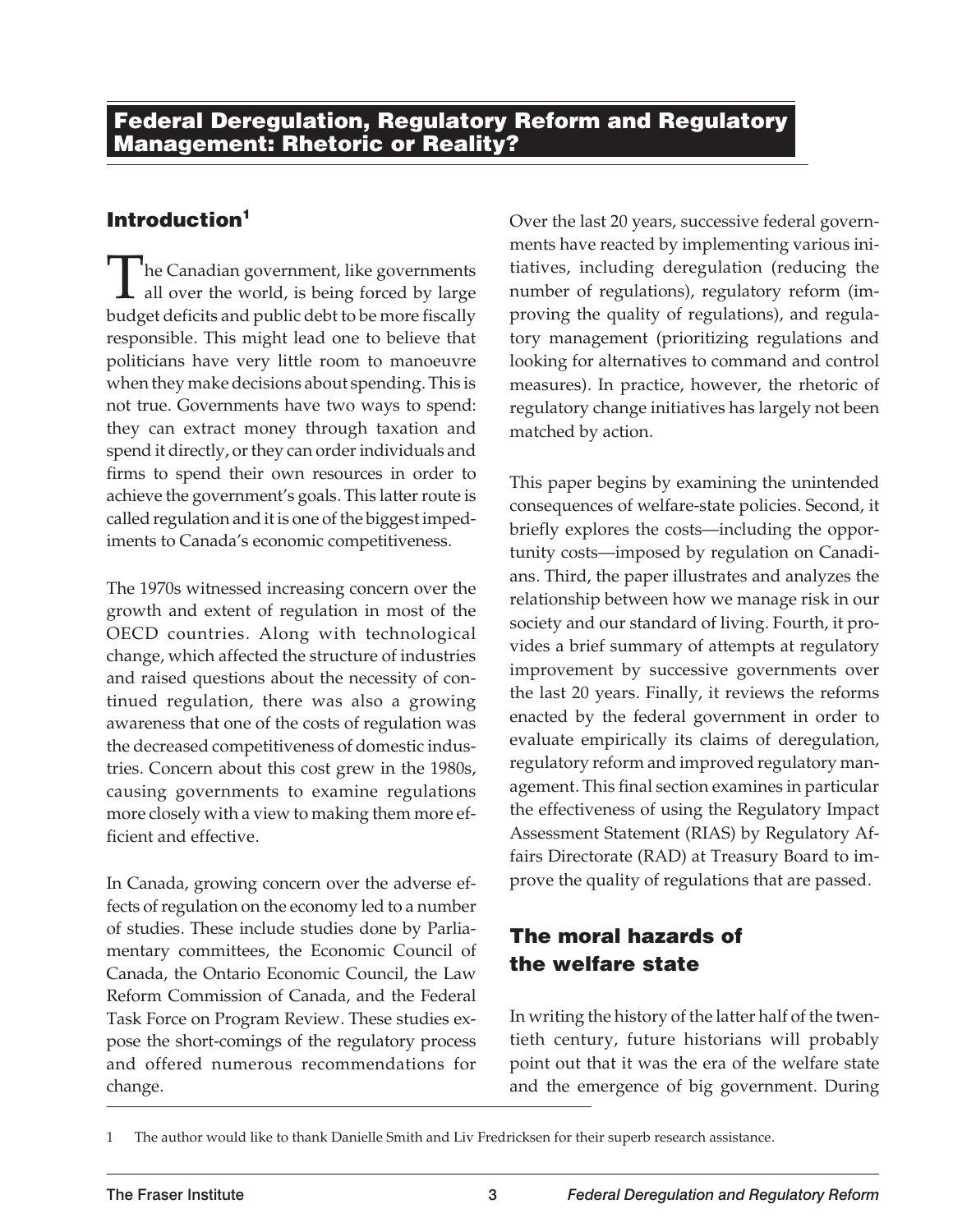this period, the industrialized nations of the West, including Canada, have undergone considerable change.<sup>2</sup> Most of the OECD countries were concerned at first with developing and enforcing framework laws<sup>3</sup> that protected persons and private property. Eventually, the state began to take over responsibilities that were once considered the domain of individuals, their families, and charitable organizations. The modern welfare state is now expected to provide welfare to the poor, assistance and job training to those who are unemployed, pensions and seniors benefits for the old, and "universal" and "accessible" health care.

The modern Canadian state is also expected to ensure that transport is safe, that the conditions under which we work are safe and secure, that the homes in which we live are well built, that the air we breathe is clean, that the water we use is free from bacteria, that the food we consume is free of any health hazards, that the deposits we make at our banks and credit unions are secure and more. We have built the great Canadian safety net to protect us from many of the risks, real and perceived, in life. The creation of this safety net has had several economic and social ramifications.

Economists have long known that it is an enormously costly endeavour for the state to eliminate or reduce risks for its citizens. There is risk in any activity and there is a cost to eliminate it. When the risk is reduced by government regulations (or other means), the cost to the participant of being involved in such activity falls. Therefore, the reduction of risk changes the set of incentives facing a particular individual (see Skidelsky 1997).

When the state provides risk reduction programs, it encourages individuals to indulge in activities in which they would not otherwise have participated. For example, many consumer advocacy groups argue that the state should try to protect drivers and their passengers by enacting strict safety regulations. They argue that with safer cars, there will be fewer traffic accidents and deaths. Many economists have argued that safer cars will encourage individuals to indulge in much more reckless behaviour since the risk of being in a serious accident is diminished. Professor Sam Peltzman's analysis of the effects of the *National Traffic and Motor Vehicle Safety Act* of 1966 provides empirical support for this position (see Peltzman 1975). A recent study completed by Professor Kip Viscusi on child-resistant medicine bottle caps indicate that 3,500 additional poisonings of children under the age of 5 have occurred annually from aspirin-related drugs since the introduction of the caps (cited in Lott 1997). How and why did this new risk reduction strategy fail? Quite simply, parents are lulled into a false sense of safety and are not as vigilant. In insurance parlance, this phenomenon is known as a moral hazard. By changing the set of incentives facing individuals, a well-intentioned policy of risk reduction can encourage individuals to make socially costly choices, and can also hinder productivity growth, and consequently the standard of living (see Gray 1987; Hahn and Hird 1991, Mihlar 1997).

#### **The cost of regulation**

Politicians and policy makers often fail to consider the unintended consequences of their actions in their quest to build the welfare state. There are two important considerations that

<sup>2</sup> There are several studies that attempt to explain the growth of the state with empirical evidence. For instance, see Peltzman 1980; Meltzer and Richard 1981; Higgs 1988; Tanzi and Schuknecht 1995.

<sup>3</sup> Framework laws include competition law, bankruptcy and corporation law, intellectual and private property laws, and the criminal code.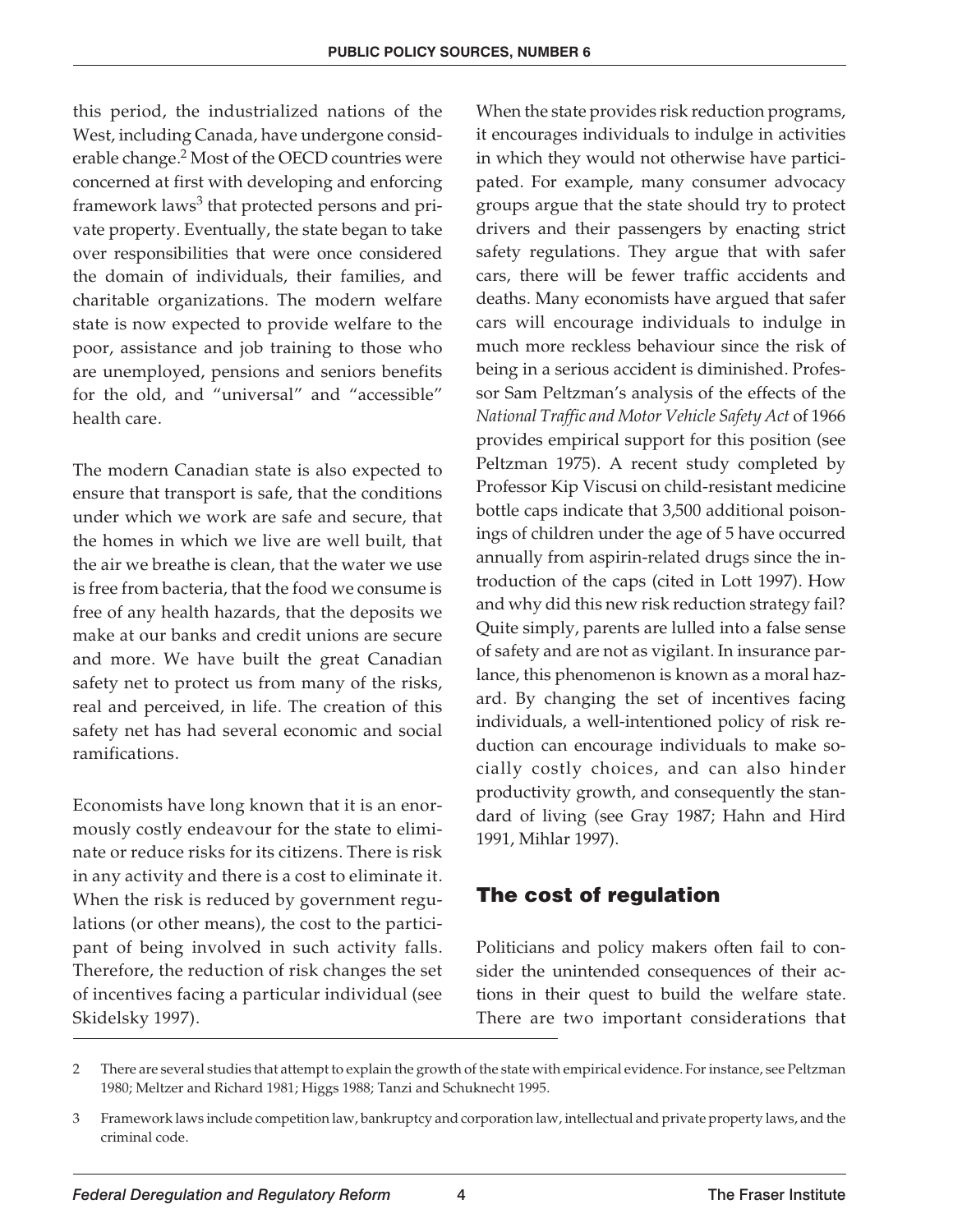merit attention. First, life is an inherently risky adventure and it is impossible to eliminate all risks we face. Indeed, it is impossible to eradicate some of the more substantial risks. In our quest to reduce or, in some cases, to eliminate risks, we expend huge sums of money. In 1993/94, the whole array of federal, provincial, and local regulations costs Canadians \$85.7 billion (12 percent of GDP) in compliance costs. The cost of regulatory compliance due to federal regulations alone constituted around \$50 billion. The three levels of government in Canada impose an annual burden of around \$12,000 per family of four (see Mihlar 1996).

Spending these huge sums of money to comply with regulations has opportunity costs. For example, Loss of Life Expectancy (LLE) is estimated to be 3,500 days for someone living in poverty. LLE due to risks such as air pollution is estimated to be about 80 days. In the case of airline crashes, LLE is 1 day.<sup>4</sup> The relevant question is: should we expend scarce resources to control risks such as air pollution and airline crashes when such attempts have diminishing returns or should we attempt to reduce poverty? Lack of jobs is the primary reason for lack of an adequate standard of living. More regulations retard economic activity and growth leading to fewer jobs. Therefore, in order to increase life expectancy, should we not be ensuring that we reduce the regulatory burden so that enterprise can flourish? Choosing to spend additional resources on minor risks while ignoring the diminishing returns on risk-reducing investments that also impede economic activity will result in job losses that increase poverty as well. If this is the course we choose to go, then we will be indulging in "statistical murder." We also pay a heavy price for risk reduction with limits to our individual freedoms (Hayek 1973).

Second, we have neglected to inform Canadians of some basic economic facts—like the price we pay for the relentless pursuit of zero risks (Boulding and Purohit 1996; Bernstein 1996). Issues that merit consideration include scarcity of resources, trade-offs in decision-making, the regressive (taxing) nature of regulation, and the diminishing returns on more spending on safety issues. Given the scarcity of resources, the trade-offs, and the unintended consequences of more regulation, we should ask, for example, how much we should spend on breast cancer initiatives as opposed to a national AIDS program? As Professor Bill Stanbury notes:

In 1992, Health Canada pledged \$25 million over five years to the Breast Cancer Initiative. At the same time, it allocated \$203.5 million for a five-year national AIDS strategy. And yet, since 1982, just over 9,500 Canadians have died of AIDS, while more than 60,000 died of breast cancer. In 1994, 1,628 people died of AIDS, or about one-third the number who died of breast cancer (1996b).

While recognizing the sanctity of each individual life, in a world with limited resources it is important to raise these kinds of questions explicitly. In fact, governments make trade-offs on a daily basis when deciding to spend money on, or to regulate, activity X or Y. Implicitly, governments do put a dollar value on life by their policy action or inaction.

These are difficult choices but one has to take the larger picture into account so as to allocate scarce resources efficiently among competing health and safety risks and maximize the number of statistical lives saved. For this to occur, the federal government has to state explicitly how much will be spent on averting each statistical death. In other words, how much are Canadians willing to pay to save a life? While many Canadians will be

<sup>4</sup> In the case of air pollution and airline crashes, the estimated number of days is based on the average over the total population and in the case of poverty risk, it is based on those exposed to the particular risk. For details, see Sutherland 1997.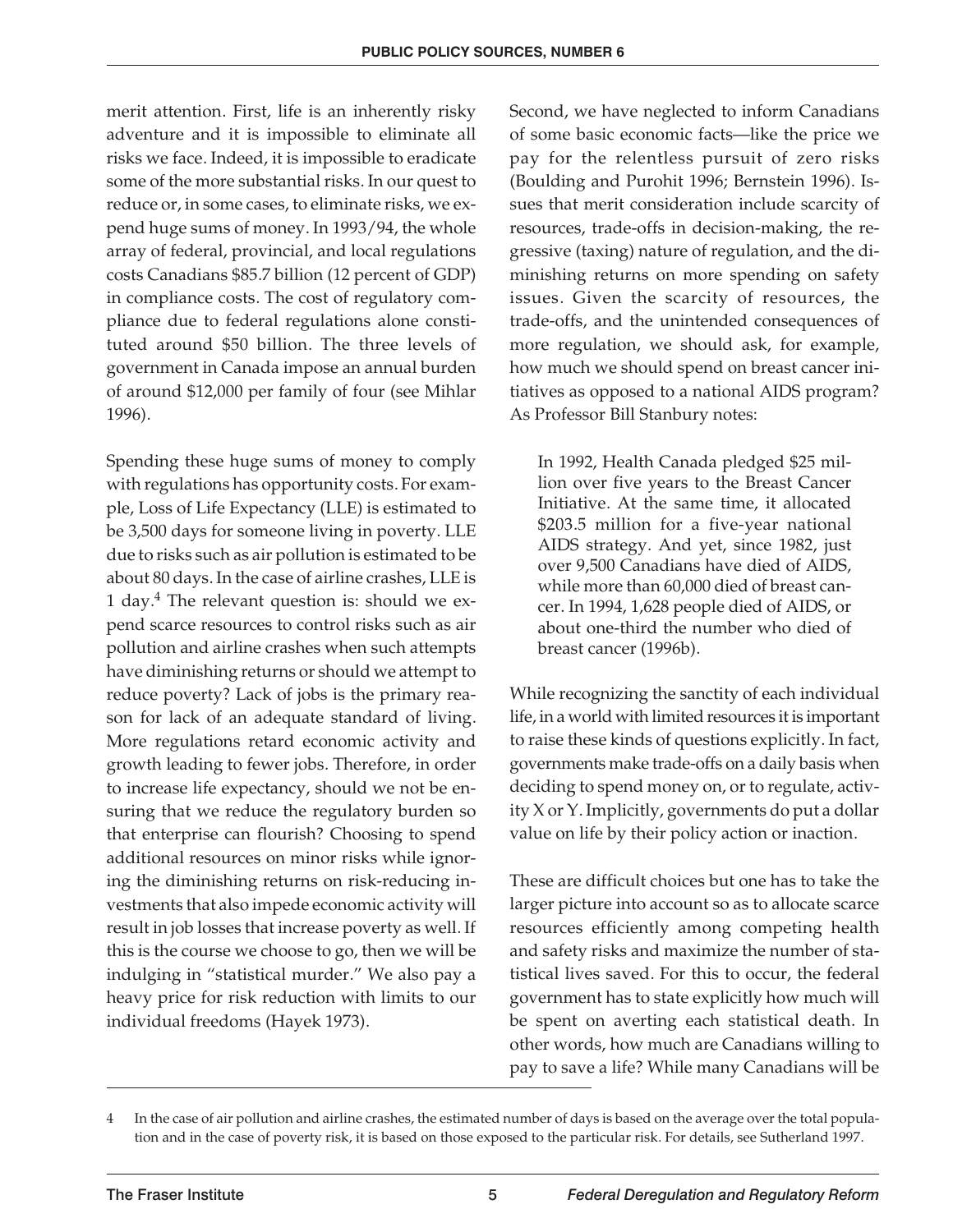understandably repulsed at the thought of putting a dollar value to life, it is necessary to do so in order to ensure that we save as many lives as possible. Professor Kip Viscusi, drawing from several American studies estimates the value of a single life to be between US\$3 million to US\$7 million. Evidence from the United States also suggests that some regulations end up costing over US\$100 million per statistical life saved (see Viscusi 1992; Hahn 1996b). While studies of this nature are sparse in Canada, there is no evidence to indicate that the situation here is better (Kasperson and Kasperson 1983). Setting an upper limit on resources to be spent per statistical life saved, therefore, is critical if we are to avoid wasting scarce resources.

This process will ensure that all the regulatory initiatives emanating out of the different federal departments and agencies are compared and ranked according to their relative risk magnitudes and costs. This kind of big-picture analysis would require some sort of centralizing function on the part of the federal government with respect to regulatory initiatives (Stanbury 1996b).

Clearly, for a democracy to work and for bureaucratic and political accountability to be meaningful, the public needs to be informed about the realities of risk management. For example, for all occupations except fishing and hunting, forestry, and mining, people are safer at their places of work than in their homes. In other words, the average annual risk of death from accidents in Canada is lower at work than at home (see table 1; Sutherland 1997). Statistics on accidents suggest that, for instance, in 1993, about 50 percent of all accidents in Canada occurred either at home or while playing sports. These activities are not subject to many safety regulations. At the same time, it is important to recognize that attempting to regulate activities at home or at the playground could be expensive and end up hurting more Canadians (O'Tengs et al. 1995).

A recent situation illustrates the problems inherent in risk-reduction strategies pursued by government. There is much agitation for regulating jet-skis based, in part, on some tragic accidents that have occurred even though the number of deaths in Canada in 1994 due to maritime accidents was only 135 and the probability of dying in an accident involving water transport is 1 in 214,800 while the risk of dying in an accident at home is 1 in 11,000 (Stanbury 1996b; Sutherland 1997).<sup>5</sup>

#### **Table 1: The Average Annual Risk of Death in Canada from Accidents**

| <b>Hazard</b>                                                                                                            | Annual Risk of Death       |
|--------------------------------------------------------------------------------------------------------------------------|----------------------------|
| Fishing and Hunting                                                                                                      | $1 in 500*$                |
| Forestry                                                                                                                 | 1 in 900                   |
| Mining                                                                                                                   | 1 in 1,100                 |
| Accidents on the road                                                                                                    | 1 in 5,000                 |
| Accidents at home                                                                                                        | 1 in 11,000**              |
| Accidents at work                                                                                                        | 1 in 24,000**              |
| Public risk from<br>underground disposal<br>of nuclear waste                                                             | $<$ 1 in 2,000,000,000,000 |
| *For every 500 people employed in fishing and hunting, about<br>one will lose his life at work each year.                |                            |
| **For all occupations in general (except the three most danger-<br>ous), people are safer at work than they are at home! |                            |
| Source: Most figures from Atomic Energy Control Board 1995.                                                              |                            |

Taken from Sutherland 1997: 8.

Nevertheless, in spite of the accumulating evidence from research, governments continue to regulate relatively less risky activity with little consideration for the actual costs. In spite of the moral hazards that have arisen out of the welfare state, politicians still climb the podium to an-

<sup>5</sup> The presentation of these relative statistics should not be construed as a call for more regulations governing home life. As is evident from the introduction of child-resistant caps for medicine bottles, the unintended consequences of such regulations are costly.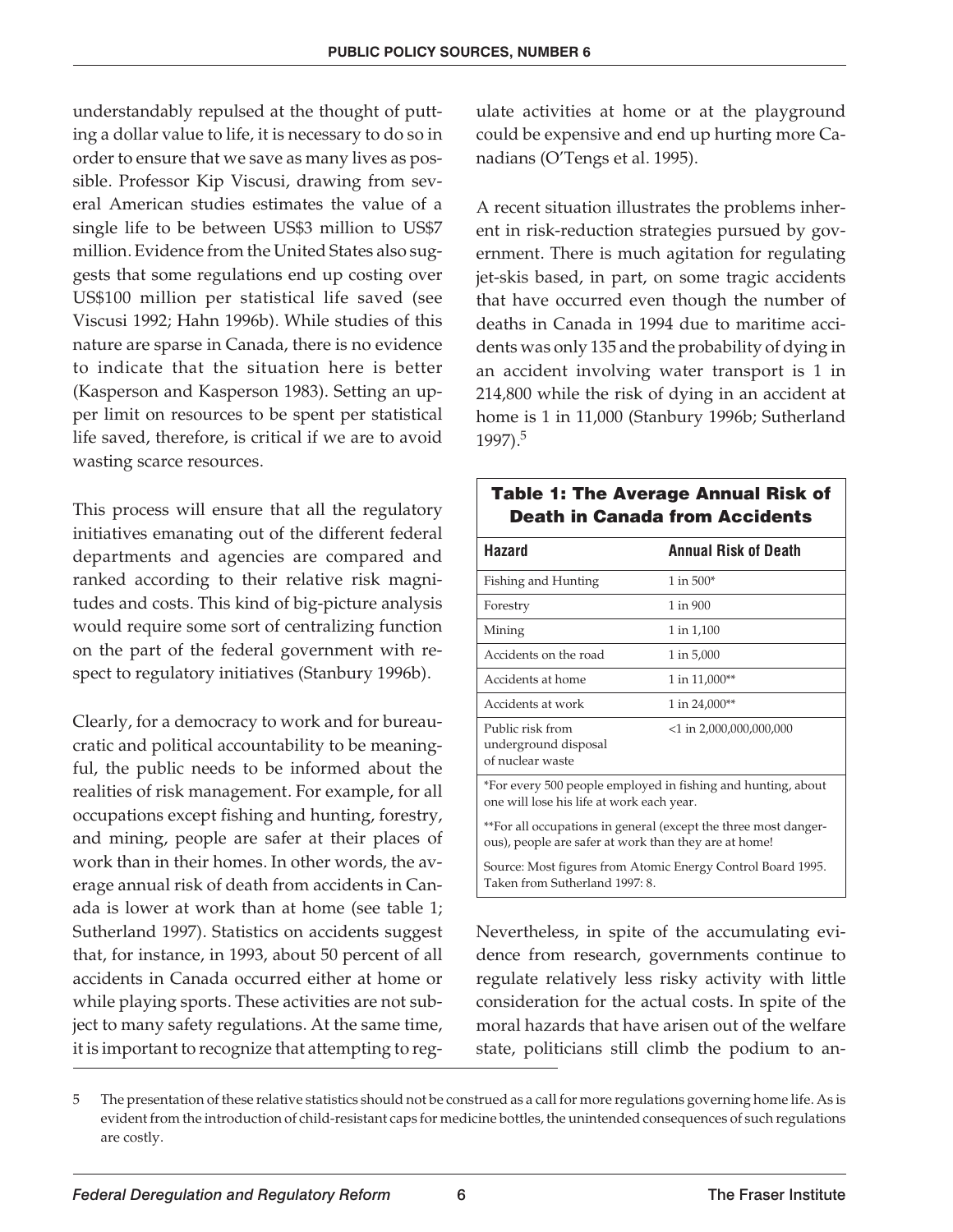nounce another series of new regulations in the aftermath of most tragedies. Comparative risk analysis and science-based decision-making are relegated to the back burner (see O'Tengs 1997). Moreover, bureaucrats responding to certain perverse incentives (political imperatives) that are inherent in a bureaucracy are only too willing to oblige their political masters (see Niskanen 1971; Mueller 1989).

#### **The role of risk assessment in developing regulation**

One of the Western world's greatest achievements this century has been the enormous increase in the average life expectancy of its citizens. The average life expectancy of Canadians in 1920 was around 60 years. By the 1990s, it had risen to 76 years (Stanbury 1996b).

Major reasons for our longer lives include greater affluence and the opportunities created by technological change. The new risks we accept usually replace even greater risks left behind. For example, automobile travel is dangerous, but mile for mile it is much safer than travel on horseback. People die each year in highly publicized airplane crashes but planes are far safer than automobiles. Only the world's richer residents ride in automobiles and only the very richest travel the safest way, by air. The benefits of greater income and wealth, including safer travel and safer homes, far outweigh the risks of economic development and technological change.

Despite these improvements, according to news reports North Americans worry about risks relating to health and safety issues. North Americans, including Canadians, are worried about the food they eat, the water they drink, the air they breathe, the cars they drive, and the safety of their workplaces (see Douglas and Wildavsky 1982; Wildavsky 1995).

Risk is often interpreted as something to be avoided. However, all economic and technological progress requires that we take risks. It is precisely because our ancestors took risks that we enjoy healthier and longer lives. Accumulated technological innovations and inventions have helped increase levels of productivity which leads to a higher standard of living (Lipsey 1996; Mokyr 1990). As Professor Wildavsky has noted: "There can be no safety without risk" (1988: 1). The challenge, then, is to provide protection for the public against certain risks without unduly stifling the ability to enjoy the benefits of new technologies, products, and economic growth.

Not every disease and not all threats to human health merit equal public concern. Although cancer<sup>6</sup> kills fewer Canadians than heart disease, cancer receives more attention because we feel it is caused by an uncontrollable external force. Therefore, we hope that by identifying the causes (environmental risks), we can reduce its death toll. According to recent studies, however, pollution appears to account for about 1 percent of cancer. Most cancers can be prevented by voluntary actions such as reducing smoking, eating well, reducing exposure to the sun, and engaging in physical activity (see Ames and Gold 1995).

In response to our fears, and in the hopes of identifying and controlling causes, risk assessment has emerged as a discipline designed to estimate health risks from various sources and guide efforts in reducing them. Health risk assessment is commonly in the news. Every time a carcinogenic chemical is discovered in a consumer product, the air, water, soil, or food, someone will come forward to estimate the health risk (cancer risk).

It is important to recognize that in most cases, cancer afflicts the elderly.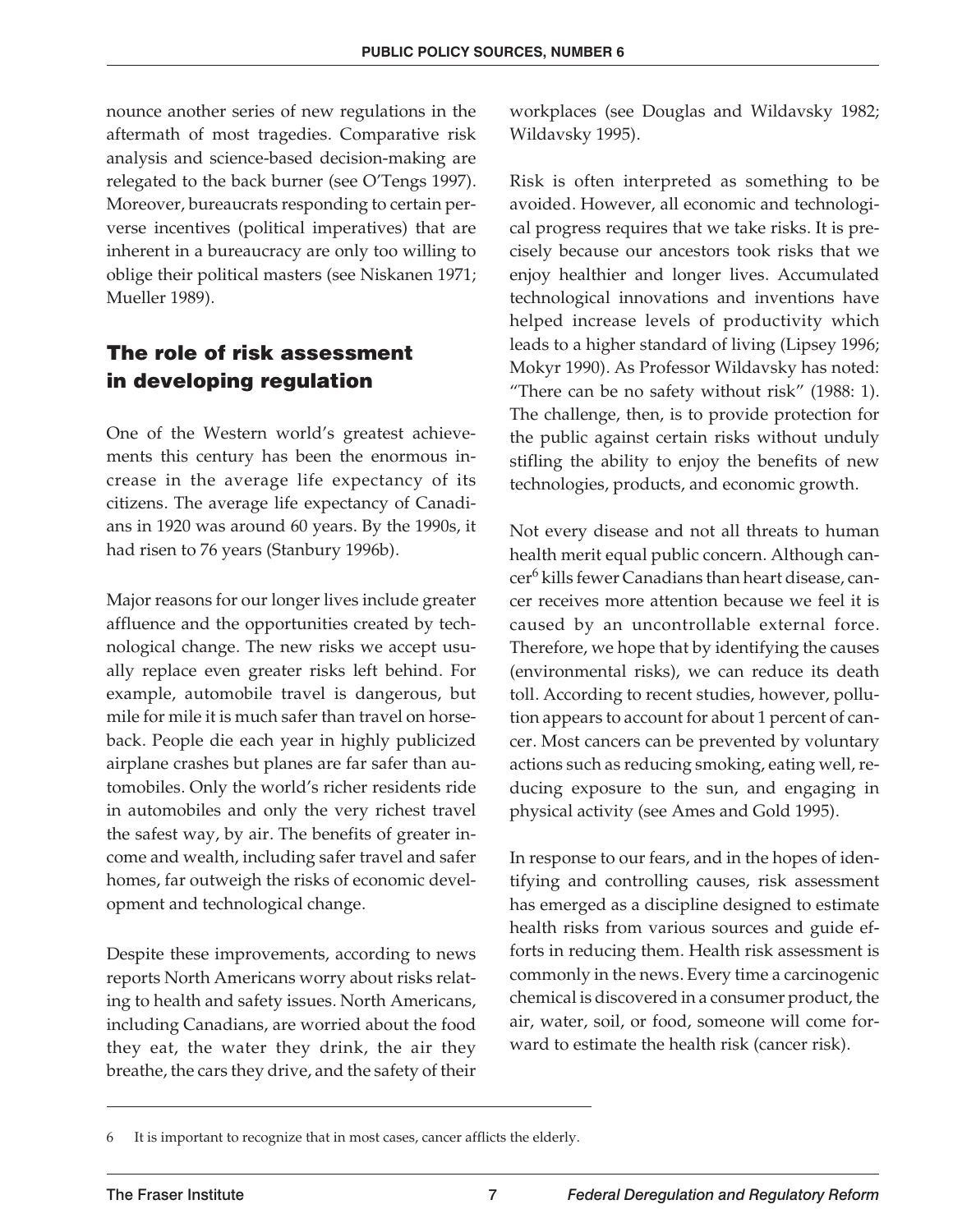Increasingly, regulation of many products and services is being driven by political responses to public fear and hysteria created, in part, by interest groups rather than by careful, objective, scientific evaluations of the actual risks, and of the costs and benefits posed by environmental hazards including chemicals and their use.<sup>7</sup> For example, there are trace amount of natural carcinogens (toxins) all around us. They do not, however, pose a health hazard. In conducting rodent tests to regulate chemical exposure, many toxicology tests use what is known as maximum tolerated dose, rather than trace amounts. Straight-line extrapolations from these rodent studies are then applied to humans. Using these studies to set the thresholds for chemical toxins in humans exaggerates the risk. Another case in point is the ban on smoking in public buildings in Canada, based in part, on a flawed study from the Environmental Protection Agency on the effects of passive smoking (for a detailed critique, see Bernstein 1996: 211-213). In the final analysis, we end up regulating trivial rather than high risks, and perceived real risks (for a detailed discussion, see Wildavsky 1996). It is time, therefore, for regulatory decision-making to be based on sound science and comparative risk assessment (Hahn 1996a; Regulatory Impact Analysis Project 1994).

#### **Regulatory reform initiatives: a short history**

Regulation, taxation and spending are the three main governing instruments. According to the Doern and Phidd model of instrument choice, these three instruments are some of the more coercive instruments in the government's arsenal (Pal 1989: ch. 7). The government budget is a relatively transparent exercise. In Canada, on paper, there is a transparent process for regulation with one very important exception. The government's annual volume of regulatory proclamations are not easily converted into some quantifiable measure. In other words, there is no regulatory budget, largely because most of the costs of regulation are borne by private-sector firms and, by extension, individual Canadians.<sup>8</sup> In addition, the government's annual volume of regulatory choices are not easily aggregated.

There were several government initiatives to change the regulatory process in Canada. In 1977, a Treasury Board Circular required all federal departments and agencies to evaluate the effectiveness of their programs in meeting their objectives and the efficiency with which they were being administered. In 1978, the federal government set up the Office for the Reduction of Paper Burden in an effort to reduce the amount of paperwork required of businesses. In 1978, the Treasury Board announced a new program called Socio-Economic Impact Analysis. This program was meant to promote more systematic analysis of the socio-economic impact of new health, safety, and environmental protection legislation in order to improve the allocative efficiency of resources. The 1980 Liberal government set up the Office of the Coordinator, Regulatory Reform. It had two principal objectives: "to improve public administration through reforms to the regulatory process," and "to reduce the regulatory burden on the Canadian economy." The Progressive Conservative government of 1984 set up the Nielsen Task Force; its main objective was to ensure "better service to the public and improved management of government programs." The Task Force proposed that the federal government establish a "regulatory budget" to set limits on the total economic costs to be imposed by federal regulation. In 1986, the Conservative government

<sup>7</sup> Often, decisions on health risks are being made on the basis of "junk science." For superb critiques, see Milloy 1995; Anderson 1991; and Angell 1996.

<sup>8</sup> This transfer of costs is of course a function of elasticity of demand for particular products and services.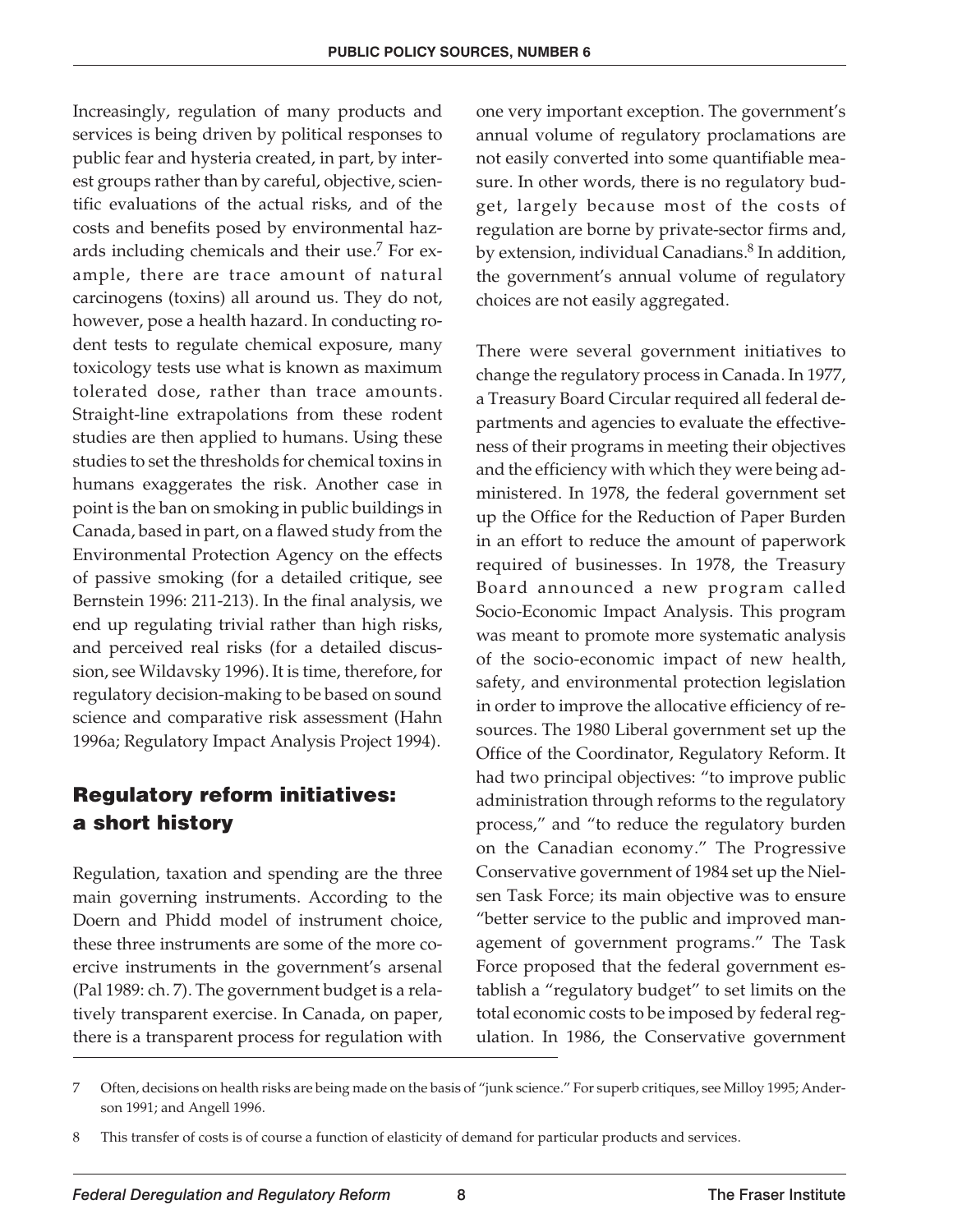announced another series of initiatives to reform the regulatory process. These were outlined in the Regulatory Process Action Plan. This document called for public consultations, regulatory reviews and evaluation, and Regulatory Impact Analysis Statements (RIAS) (for a detailed review, see Stanbury 1992a; Economic Council of Canada 1979).

In Canada, the movement towards the deregulation of the airline industry eventually led to the privatization of government-owned Air Canada. The trucking industry, historically a regulated industry, was deregulated. Specialized telecommunications services industries were deregulated and thrown open to competition (Block and Lermer 1991; Stanbury 1996a). In other areas, where the government considered continued regulation desirable and necessary, regulatory agencies were pressured to reform and improve the regulatory decision-making process to reduce inefficiencies, bureaucratic delays, and administrative red tape.

Since the mid-1980s, the Regulatory Affairs Directorate (RAD) at the Treasury Board Secretariat (TBS) has undertaken several reform initiatives. In 1986, for instance, it was prescribed that line departments submit a Regulatory Impact Assessment Statement (RIAS) for all new regulations and amendments. It went even further and set out what the RIAS should contain (for a detailed review, see Stanbury 1992a). In 1992, a new Canada Regulatory Policy was initiated and certain policy requirements were set forth. Among the requirements were that departments "can demonstrate that a problem or risk exists ... the benefits outweigh the costs to Canadians, their governments and businesses ... Adverse impacts on the capacity of economy to generate wealth and employment are minimized" (Regulatory Affairs Directorate 1995: 2).

As Professor Margaret Hill explains, regulatory management is distinctly different from deregulation and regulatory reform. While deregulation concentrates on the *quantity* of regulation, regulatory reform emphasizes the *quality* of regulation. Regulatory management is said to take a long-run view of regulation as a policy tool within the state. Its primary concerns include the impact of regulation on Canadians, coordinating mechanisms between different regulatory systems, ranking regulations, and finding alternatives to command and control regulation so as to meet government policy goals (Hill 1997).

As Stanbury points out, process reform in Canada is associated with the following initiatives, some of which were proposed in the various studies mentioned above but few of which were actually implemented:

- the use of cost-benefit analysis in the evaluations of new regulations
- the restriction of political appeals from regulatory agencies to the cabinet
- the increased use of public participation (by means of advance notice, regulatory agenda, pre-publication in the *Canada Gazette*, and more consultation with the parties directly affected by the regulations)
- the reduction of federal-provincial overlap and duplication that result in a greater burden on those subjected to regulation
- oversight by a central agency of the regulation-making process so as to improve the effectiveness and reduce the burden of new regulations (Stanbury 1992; Regulatory Affairs Directorate 1994).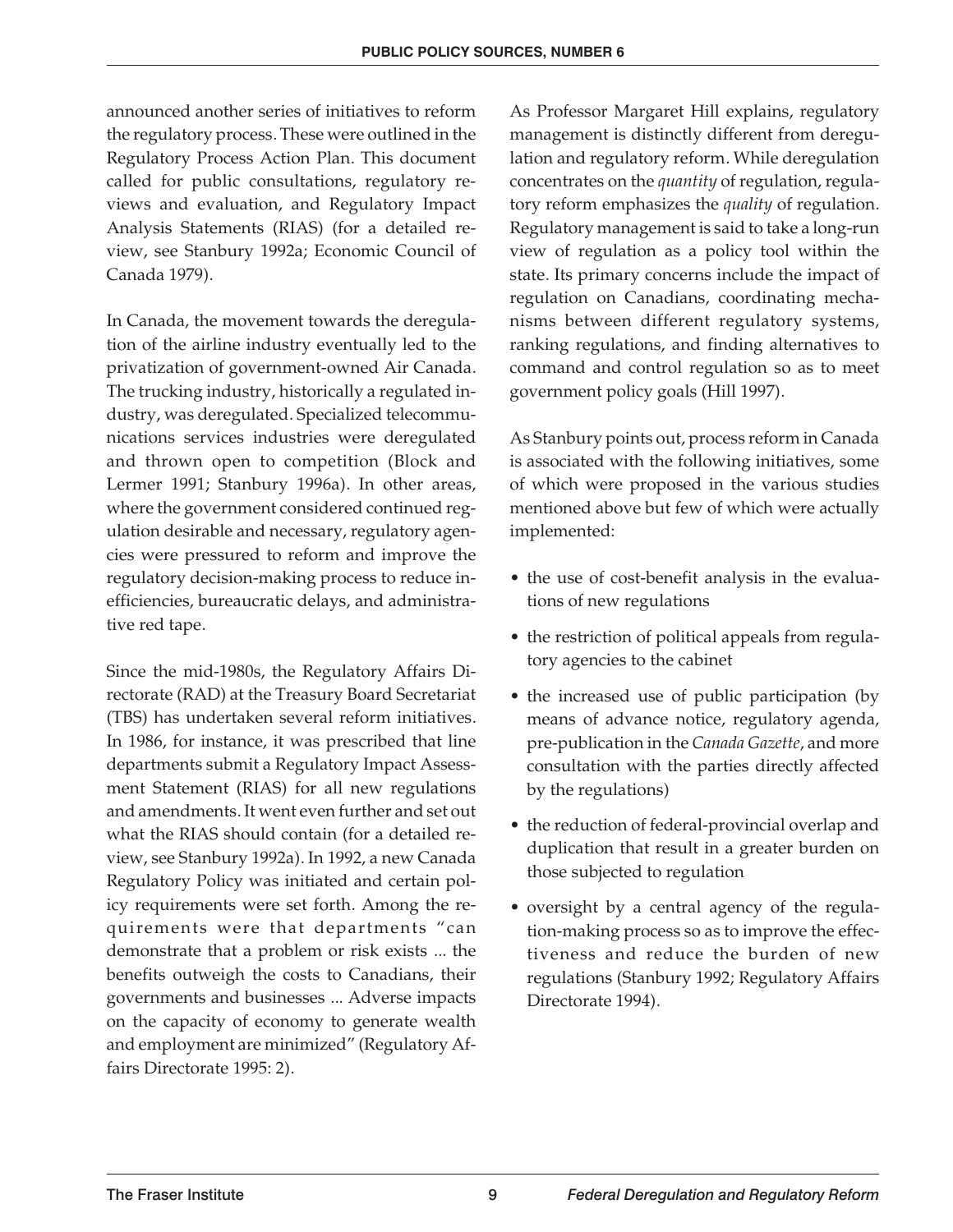#### **Deregulation, regulatory reform and regulatory management: an empirical evaluation**

On paper, it appears that the federal government is keen to ensure that regulations do not stifle Canadian entrepreneurship and economic growth. The federal government has an explicit and increasingly transparent process for proposing, analyzing, scrutinizing, reforming, and eliminating regulations. The processes can include comparative risk analysis and cost-benefit studies.

The federal government has been relatively effective at deregulation, that is in reducing the number of regulations that are passed each year. As table 2 indicates, the growth in the number of regulations passed between 1978 and 1986 seems to suggest that the deregulation agenda may be far more impressive on paper than in practice. Since 1986, however, the number of regulations passed by the federal government has declined. However, while the number of new regulations passed has decreased in recent years, the total number of regulations still on the books is enormous. In addition, the number of pages it takes to record the regulations that are enacted continues to grow. These regulations in total, of course, pose a significant cost burden to Canadian businesses and consumers.

The RAD at the TBS is responsible for ensuring that departments and agencies follow the government's regulatory policy, particularly with the policy on regulatory reform and regulatory management (see Treasury Board Secretariat 1996). In other words, RAD is expected to perform a gatekeeper function. In particular, it must decide whether the line departments complying with the requirements set forth and of what quality are the

#### **Table 2: The Number of Regulations Enacted Each Year by the Federal Government (1975 to 1996)**

| Year | <b>Number of</b><br><b>Regulations</b> | <b>Number of</b><br><b>Pages</b> |
|------|----------------------------------------|----------------------------------|
| 1975 | 844                                    | 3,343                            |
| 1976 | 1,028                                  | 3,393                            |
| 1977 | 1,383                                  | 5,366                            |
| 1978 | 1,136                                  | 4,496                            |
| 1979 | 1,148                                  | 4,539                            |
| 1980 | 1,166                                  | 4,254                            |
| 1981 | 1,196                                  | 3,916                            |
| 1982 | 1,348                                  | 4,196                            |
| 1983 | 1,181                                  | 4,444                            |
| 1984 | 1,223                                  | 4,450                            |
| 1985 | 1,392                                  | 4,976                            |
| 1986 | 1,369                                  | 5,368                            |
| 1987 | 991                                    | 4,732                            |
| 1988 | 901                                    | 5,626                            |
| 1989 | 840                                    | 5,226                            |
| 1990 | 1,035                                  | 6,799                            |
| 1991 | 885                                    | 4,830                            |
| 1992 | 981                                    | 5,363                            |
| 1993 | 874                                    | 4,636                            |
| 1994 | 818                                    | 4,278                            |
| 1995 | 683                                    |                                  |
| 1996 | 624                                    | 3,415                            |
|      |                                        |                                  |

Source: Registrar of Regulations, Privy Council Office, Ottawa, July, 1995; *Canada Gazette Part 11*, Ottawa: Ministry of Supply and Services, 1995 and 1996.

RIAS and cost-benefit studies being submitted by the line departments.<sup>9</sup>

<sup>9</sup> These questions were first raised by Professor Bill Stanbury about eight months ago in a conversation with me in Vancouver. I must thank him for setting me on this research path.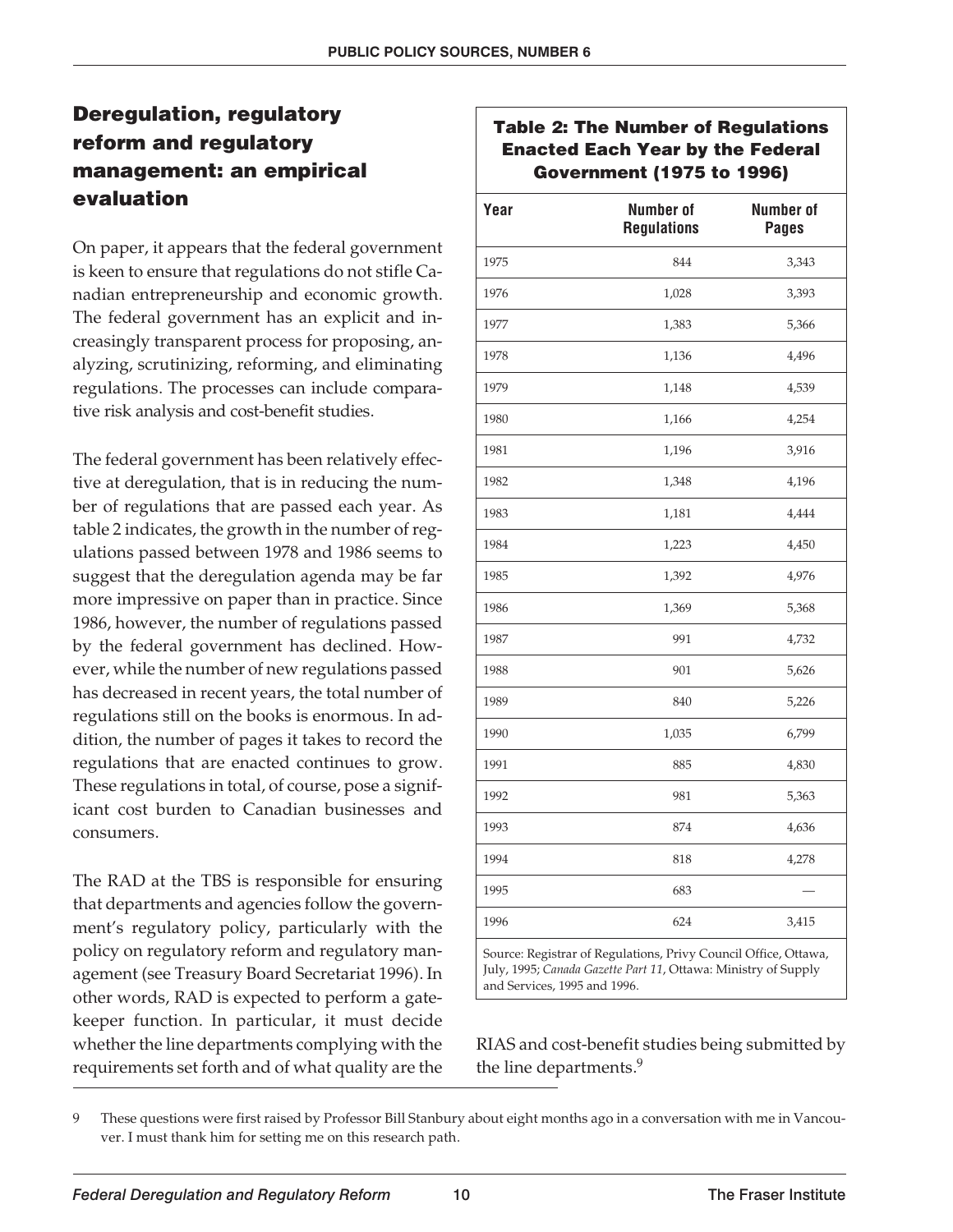| <b>Type and Number of Regulations</b>                          | No  | Yes | N/A              |
|----------------------------------------------------------------|-----|-----|------------------|
| Amendment: 346                                                 |     |     |                  |
| New Regulation: 86                                             |     |     |                  |
| Sub-total: 432                                                 |     |     |                  |
| Others: 251                                                    |     |     |                  |
| <b>Total: 683</b>                                              |     |     |                  |
| 1. Does it identify the objectives of the regulation?          | 114 | 569 | $\boldsymbol{0}$ |
| 2. Is there a RIAS?                                            | 127 | 418 | 138              |
| 3. Does it identify the regulatory alternative considered?     | 109 | 166 | 143              |
| 4. Does it identify the non-regulatory alternative considered? | 193 | 71  | 154              |
| 5. If there is no alternative, is this explained?              | 31  | 114 | 273              |
| 6. Does it identify who will receive the benefit(s)?           | 91  | 327 | $\Omega$         |
| 7. Does it detail (quantify) the benefits of the regulations?  | 347 | 71  | $\overline{0}$   |
| 8. Does it identify who will bear the cost?                    | 285 | 133 | $\overline{0}$   |
| 9. Does it detail (quantify) who will bear the cost?           | 372 | 46  | $\overline{0}$   |
| 10. Does it include compliance cost to industry/public?        | 256 | 33  | 129              |
| 11. Does it include cost to government?                        | 398 | 17  | 3                |

RAD does not measure the costs and benefits of proposed new regulations in a majority of instances. Moreover, it appears that the RAD does not take account of whether this policy requirement set out by the RAD is met. As recently as April 1996, the federal government announced that it would prohibit the production and sale of raw cheese due human health concerns. This ban was suggested without any cost-benefit study. The trivial risks to human health and the fact that this regulation would have killed a fledgling industry appears to have been of no concern to the regulators. Given the nature of the incentives within the institutions of the welfare state, it is

easy to understand why such a regulation would be proposed in the first place. Based on the recommendations of a scientific panel, this regulation was not enacted, to the relief of many in the industry, (Mihlar 1996: 38).

A survey of *Canada Gazette Part II*, where regulations and their RIAS are recorded, indicates that in a majority of the instances the line departments are not complying with the policy guidelines set by the RAD. Moreover, RAD does not appear to be exercising its gatekeeper function effectively. More importantly, however, the RIAS were of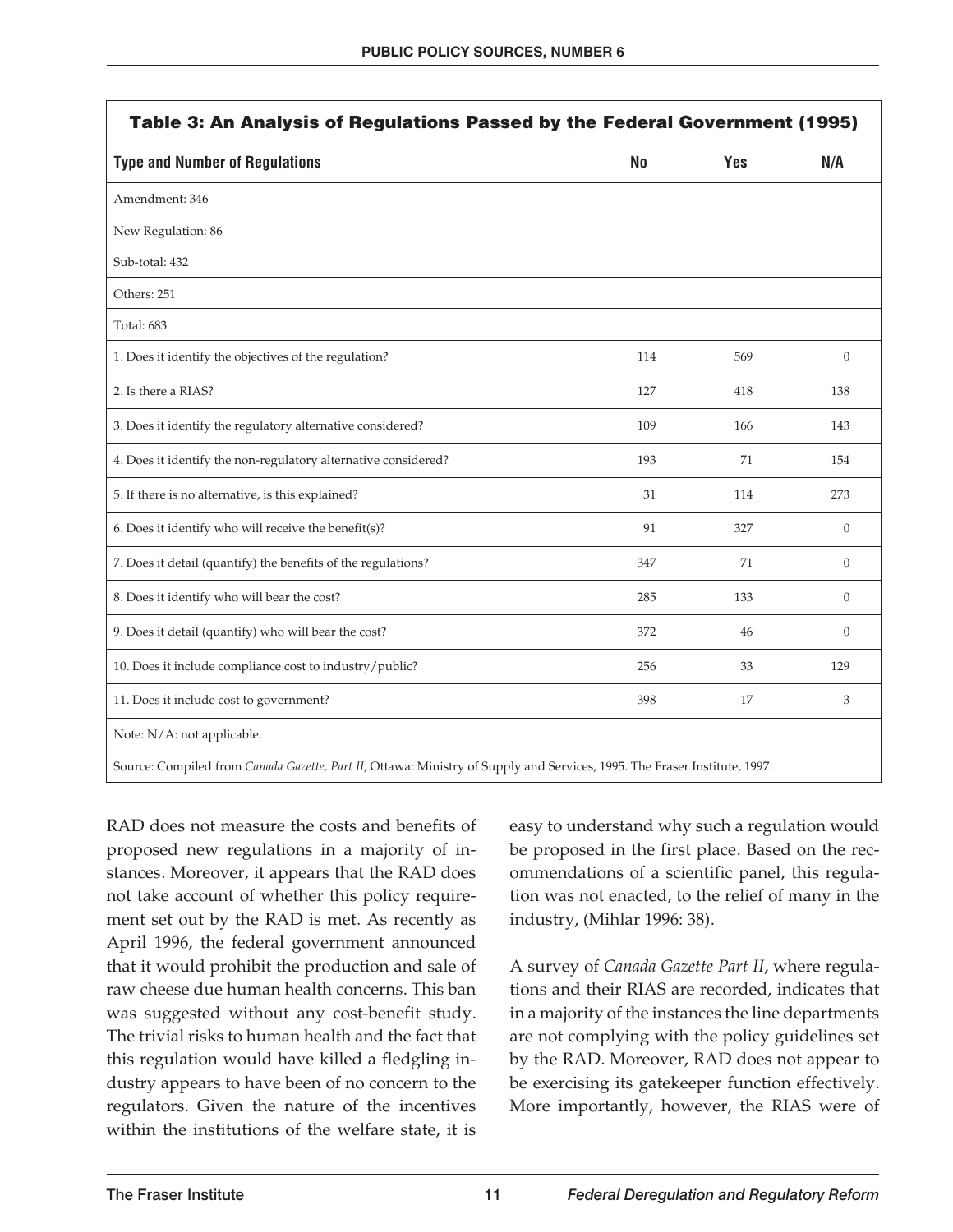| <b>Type and Number of Regulations</b>                          | No  | <b>Yes</b> | N/A |
|----------------------------------------------------------------|-----|------------|-----|
| Amendment: 339                                                 |     |            |     |
| New Regulation: 61                                             |     |            |     |
| Sub-total: 400                                                 |     |            |     |
| Others: 224                                                    |     |            |     |
| <b>Total: 624</b>                                              |     |            |     |
| 1. Does it identify the objectives of the regulation?          | 67  | 549        | 8   |
| 2. Is there a RIAS?                                            | 50  | 405        | 169 |
| 3. Does it identify the regulatory alternative considered?     | 103 | 146        | 156 |
| 4. Does it identify the non-regulatory alternative considered? | 192 | 56         | 157 |
| 5. If there is no alternative, is this explained?              | 33  | 172        | 200 |
| 6. Does it identify who will receive the benefit(s)?           | 37  | 332        | 36  |
| 7. Does it detail (quantify) the benefits of the regulations?  | 241 | 126        | 38  |
| 8. Does it identify who will bear the cost?                    | 116 | 160        | 129 |
| 9. Does it detail (quantify) who will bear the cost?           | 189 | 109        | 107 |
| 10. Does it include compliance cost to industry/public?        | 191 | 65         | 144 |
| 11. Does it include cost to government?                        | 188 | 60         | 157 |

poor quality, showing a lack of detail and quantification of costs and benefits. $10$ 

In order to evaluate the claims of regulatory reform, the questionnaire shown in table 3 was created based on the policy guidelines of the RAD (Regulatory Affairs Directorate 1995). The results of the survey are also shown in table 3. The federal government passed 683 regulations in 1995 and 624 in 1996. The snapshot from table 3 given

in the following paragraph reveals that line departments and the RAD are not ensuring that regulations and amendments that are enacted have a RIAS and pass a cost-benefit test.

In 1995, as table 3 indicates, 127 regulations (29 percent) passed did not have a RIAS. In 91 cases (21 percent) the RIAS did not identify who the beneficiaries of the regulation were. More importantly, in 347 instances (83 percent) there were no

<sup>10</sup> It is certainly true that some aspects of costs and benefits are difficult to quantify. However, even in cases where costs and benefits could be easily quantified, it was not done. For example, the federal government proposed banning raw cheese without a cost benefit study. Professor Bill Stanbury estimates that this ban on raw cheese would have cost \$500 million per statistical death averted.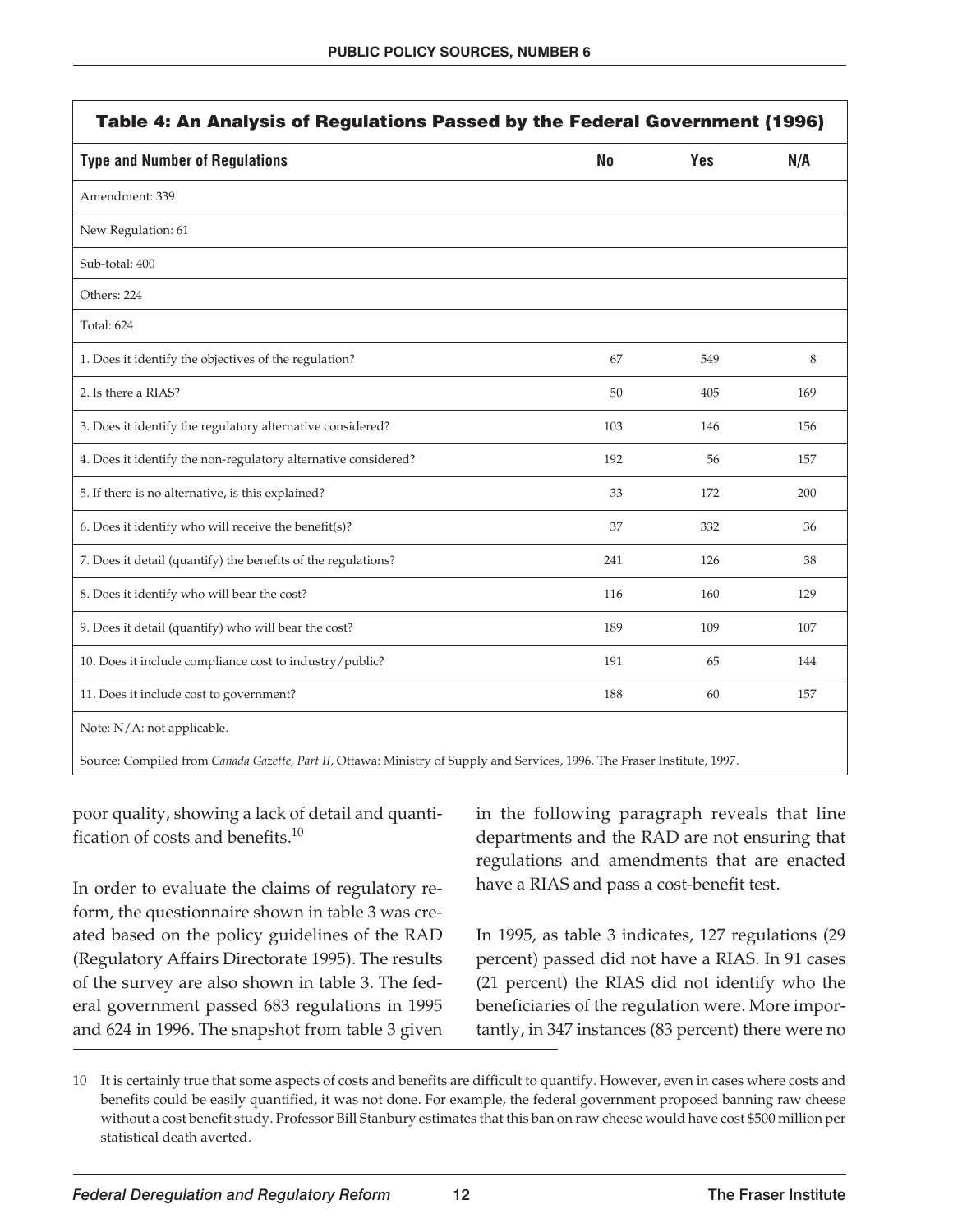details on the benefits of regulation (no quantification). In 285 cases (68 percent), the RIAS did not identify who would bear the cost. In addition, in 372 instances (88 percent) there were no details of the cost of regulation (no quantification). The survey also revealed that in 256 cases (61 percent) the RIAS did not include the compliance cost to industry or the public. Finally, in 398 cases (95 percent) the RIAS did not include the cost to government.

In 1996, as the table 4 indicates, similar results are evident. In 50 cases (12 percent) regulations which were passed did not have a RIAS. In 37 cases (9 percent) the RIAS did not identify who the beneficiaries of the regulation were. More importantly, in 241 instances (60 percent) there were no details on the benefits of regulation (no quantification). In 116 cases (29 percent), the RIAS did not identify who will bear the cost. In addition, in 189 instances (47 percent) there were no details of the cost of regulation (no quantification). The survey also revealed that in 191 cases (47 percent) the RIAS did not include the compliance cost to industry or the public. Finally, in 188 cases (47 percent), the RIAS did not include the cost to government.

The aforementioned figures and the evidence indicate that the rhetoric of regulatory reform by successive federal governments has not been met with action. The current federal government was elected on a job-creation platform. Since coming into power in the Spring of 1993, the Liberal government has continued to emphasize the need for creating an environment conducive to job creation. For example, in 1994, a report by the Small Business Working Committee set up by Ottawa is an example of the lip service paid to the connection between regulatory reform and job creation. The report stated: "Too many regulations are developed and administered with little consideration given to their impact on the competitiveness of small businesses. Governments must regulate less, simplify paperwork, limit information requirements, and get out of the way so that small businesses can focus on creating wealth and jobs" (Small Business Working Committee 1994: 3).

Given that the objective of the federal government is to ensure that entrepreneurs are not stifled by unnecessary and costly regulations so that they can invest and create jobs, the regulatory bureaucracy should be ensuring that RAD guideline are followed. Unfortunately, the aims of the regulatory process and outcomes have been circumvented by the incentives (political imperatives) that are inherent in a redistributive welfare state, the quest to protect Canadians from all real and perceived risks, and the relative lack of central agency (RAD) control over line departments. Moreover, the line departments should also be held accountable for not adhering to RAD guidelines. In the final analysis, due to the lack of bureaucratic accountability to the politicians, political accountability to the public is diminished.

#### **Conclusion**

This paper has shown that the federal government recognizes the cost of regulation to the economy and its consequent adverse impact on economic activity and job creation. At the same time, successive federal governments have failed to recognize the unintended consequences of attempting to alleviate most, if not all, risks facing Canadians. In response to the former concerns, Ottawa has initiated regulatory reforms over the last two decades without much success. It is time for the federal government, therefore, to improve the regulatory decision-making process by insisting that government departments and agencies rely on solid science, comparative risk assessment, and rigorous cost-benefit studies; more importantly, it must impose upon the departments and agencies a management structure that will ensure that these changes are carried out.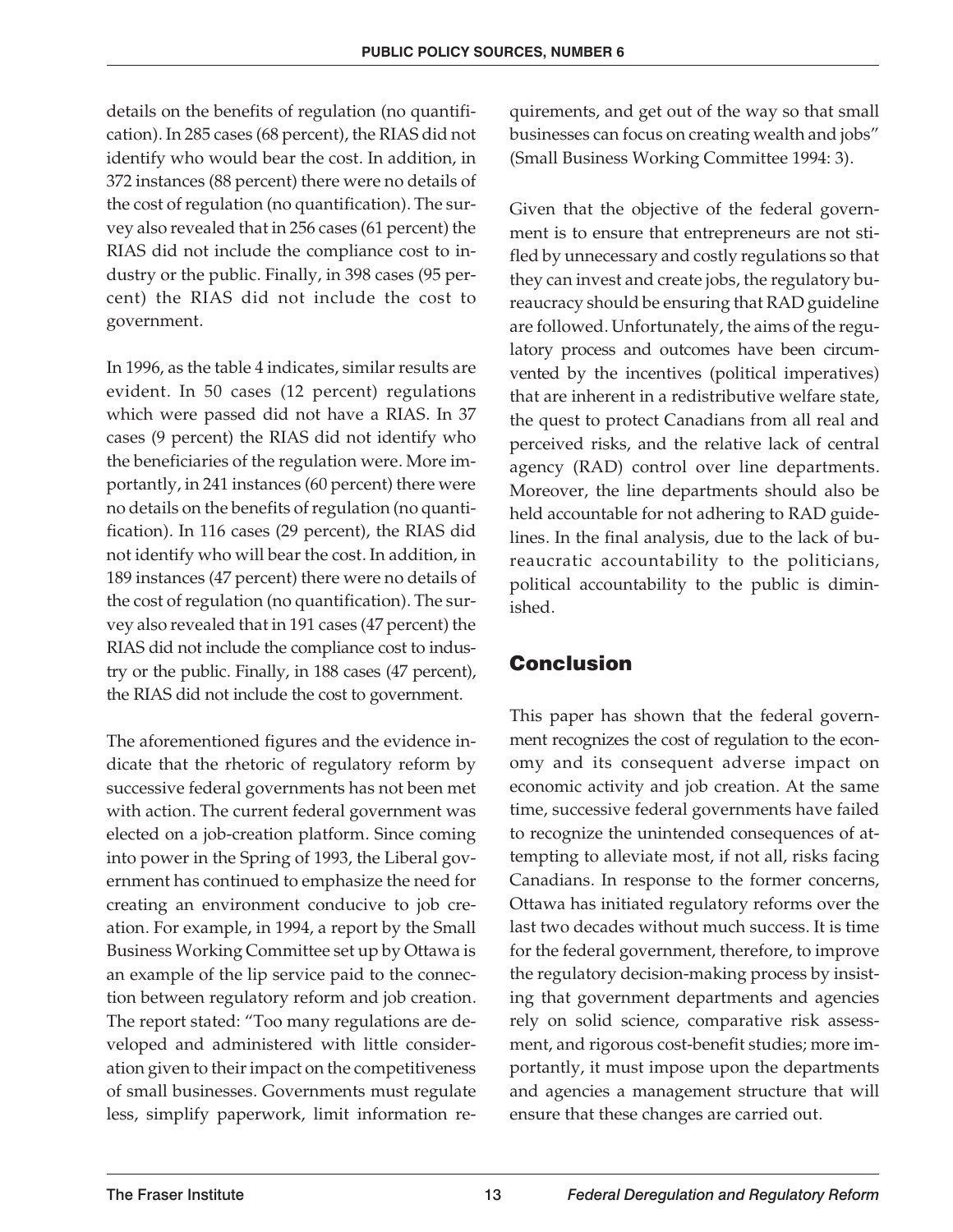#### **References**

- Ames, Bruce, and Lois Swirsky Gold (1995). The Causes and Prevention of Cancer: The Role of Environment. In Ronald Bailey (ed.), *The True State of the Planet* (New York: The Free Press): 141-177.
- Angell, Marcia (1996). *Science on Trial: The Clash of Medical Evidence and the Law in the Breast Implant Case* (New York: W.W. Norton and Company).
- Anderson, Digby (1991). The Health Activists: Education of Propagandists? In *Health, Lifestyle and Environment* (London: The Social Affairs Unit and New York: The Manhattan Institute): 39-46.
- Atomic Energy Control Board (1995). *Canada: Living with Radiation*. Ottawa: AECB.
- Bernstein, Peter L. (1996). *Against the Gods: The Remarkable Story of Risk*. New York: Wiley.
- Block, Walter, and George Lermer, eds. (1991). *Breaking the Shackles: Deregulating Canadian Industry*. Vancouver: The Fraser Institute.
- Boulding, William, and Devaurat Purohit (1996). The Price of Safety. *Journal of Consumer Research* 23 (June): 12-25.
- *Canada Gazette* (1995/1996). [Various Issues]. Ottawa: Ministry of Supply and Services.
- Douglas, M., and A. Wildavsky (1982).*Risk and Culture*. Berkeley, CA: University of California Press.
- Economic Council of Canada (1979). *Responsible Regulation*. Ottawa: Canadian Government Publishing Centre.
- Gray, Wayne B. (1987). The Cost of Regulation: OSHA, EPA, and the Productivity Slowdown. *American Economic Review* (December): 998-1006.
- Hahn, Robert (1996a) Regulatory Reform: What do Government Numbers Tell Us? Paper presented to the American Enterprise Institute Conference, *Reviving Regulatory Reform* (January 17).
- Hahn, Robert, ed. (1996b). *Risks, Costs and Lives Saved: Getting Better Results from Regulation*. New York: Oxford University Press.
- Hahn, Robert, and John Hird (1991). The Costs and Benefits of Regulation: Review and Synthesis. *Yale Journal of Regulation* 8, 1: 233-78.
- Hayek, F.A. (1973). *Law, Legislation and Liberty*. Chicago: University of Chicago Press.
- Higgs, Robert (1988). *Crisis and Leviathan: Critical Episodes in the Growth of American Government.* San Francisco: Pacific Research Institute.
- Hill, Margaret M. (1997). Managing the Regulatory State: From Up, to In and Down, to Out and Across. Paper presented at the Conference on *Canadian Regulatory Institutions: Globalization, Choices and Change* (Ottawa, May 22-23).
- Kasperson, Roger E., and Jeanne X. Kasperson (1983). Determining the Acceptability of Risks: Ethical and Policy Issues. In J.T. Rogers and D.V. Bates (eds.), *Risk: A Symposium on the Assessment and Perception of Risk to Human Health in Canada* (Ottawa: Royal Society of Canada): 135-155.
- Lipsey, Richard (1996). *Economic Growth, Technological Change, and Canadian Economic Policy*. Toronto: C.D. Howe Institute.
- Lott, John R. (1997). Gun Locks: Bound to Misfire. *Wall Street Journal* (July 16).
- Meltzer, Allan H., and Scott F. Richard (1981). A Rational Theory of the Size of Government. *Journal of Political Economy* 89, 5 (October): 914-27.
- Milloy, Steven (1995). *Science without Sense: The Risky Business of Public Health Research*. Washington, DC: The Cato Institute.
- Mueller, Dennis (1989). *Public Choice: An Introduction*. London: Basil Blackwell.
- Mihlar, Fazil (1996). Regulatory Overkill: The Cost of Regulation in Canada. *Critical Issues Bulletin.* Vancouver: The Fraser Institute.
	- (1997). Regulatory Costs Hurt Living Standards. *Financial Post* (January 29): 15.
- Mokyr, Joel (1990). *The Levers of Riches: Technological Creativity and Economic Progress*. New York: Oxford University Press.
- Niskanen, William (1971). *Bureaucracy and Representative Government*. Chicago: Aline Atherton.
- Pal, Leslie (1989).*Public Policy Analysis: An Introduction*. Scarborough, ON: Nelson Canada.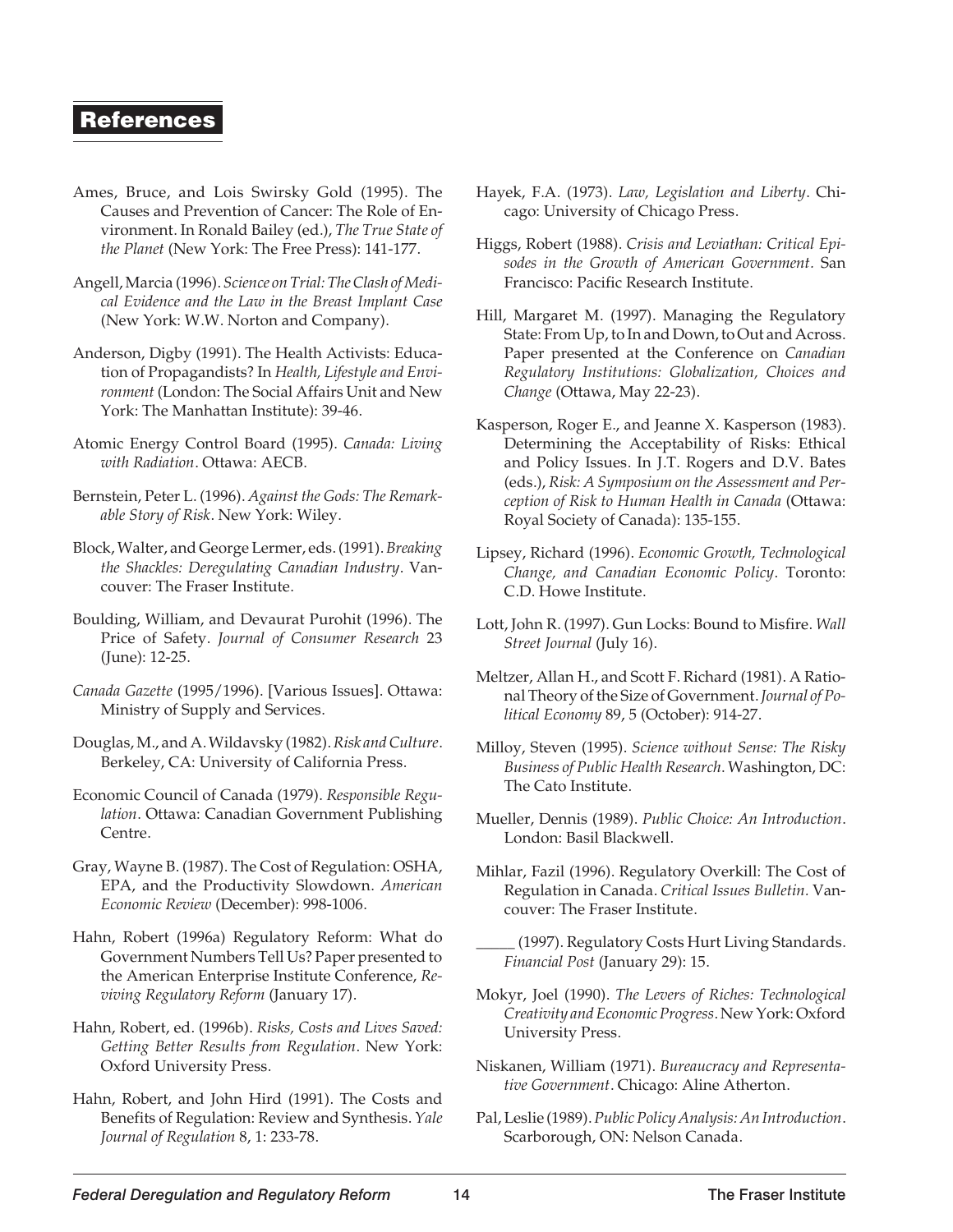- Peltzman, Sam (1975). The Effects of Automobile Safety Legislation. *Journal of Political Economy* 83, 4: 677-725.
- \_\_\_\_\_ (1980). The Growth of Government. *Journal of Law and Economics* 23 (October): 209-87.
- Regulatory Affairs Directorate (1994) *Regulatory Reform Initiatives in Canada*. Ottawa: Treasury Board Secretariat.
- \_\_\_\_\_ (1995a). *Regulation Review: Checklist*. Ottawa; Treasury Board Secretariat.
- \_\_\_\_\_ (1995b). *Regulatory Policy*. (November). Ottawa: Treasury Board Secretariat.
- Regulatory Impact Analysis Project (1994). *Choices in Risk Assessment: The Role of Science Policy in the Environmental Risk Managements Process*. Washington, DC: RIAP.
- Skidelsky, Robert (1997). *Beyond the Welfare State*. London: Social Market Foundation.
- Small Business Working Committee (1994). *Breaking through Barriers: Forging Our Future.* Ottawa: Industry Canada.
- Stanbury, W.T. (1992a). Assessment of Efforts to Reform the Federal Regulatory Process in Canada. Minutes of Proceedings and Evidence of the Sub-Committee on *Regulations and Competitiveness,* Standing Committee on Finance, House of Commons. (Ottawa: Supply and Services Canada).
	- \_\_\_\_\_ (1992b). Efforts to Reform the Federal Regulatory Process in Canada. In Thomas D. Hopkins (ed.), *Regulatory Policy in Canada and the United States: Proceedings of a Conference* (Rochester: Rochester Institute of Technology): 43-74.
	- \_\_\_\_\_ ed. (1996a). *Perspectives on the New Economics of Telecommunications*. Montreal: The Institute for Research on Public Policy.

\_\_\_\_\_ (1996b). *Routine Pathologies of Regulations Designed to Reduce Risks to Human Health and Safety*. Ottawa: Competition Bureau, Industry Canada.

- Sutherland, John K. (1997). Science and Risk. *Fraser Forum* (April): 5-11.
- Tanzi, Vito, and Ludger Schuknecht (1995). The Growth of Government and the Reform of the State in Industrialized Countries. *IMF Working Paper*. Washington, DC: International Monetary Fund.
- Tengs, Tammy O. (1997). Dying Too Soon: How Cost Effectiveness Analysis Can Save Lives. *NCPA Policy Report # 204.*Dallas, TX: National Centre for Policy Alternatives.
- Tengs, Tammy O., Miriam E. Adams, Joseph S. Pliskin, Dana Gelb Safran, Joanna E. Siegel, Milton C. Weinstein, and John D. Graham (1995). Five Hundred Life-Saving Interventions and Their Cost Effectiveness. *Risk Analysis* 15, 3: 369-90.
- Treasury Board of Canada Secretariat (1996). *Managing Regulation in Canada: Regulatory Affairs Guide*. Ottawa: Ministry of Supply and Services.
- Viscusi, Kip W. (1992). *Fatal Trade-offs: Public and Private Responsibilities for Risks*. New York: Oxford University Press.
- Wildavsky, Aaron (1988). *Searching for Safety*. New Brunswick, NJ: Transactions Publishers.
	- \_\_\_\_\_ (1995). *But Is It True? A Citizens Guide to Environmental Health and Safety Issues*. Cambridge, MA: Harvard University Press.
	- \_\_\_\_\_ (1996). Regulation of Carcinogens: Are Animal Tests a Sound Foundation? *The Independent Review* 1, 1 (Spring): 29-54.